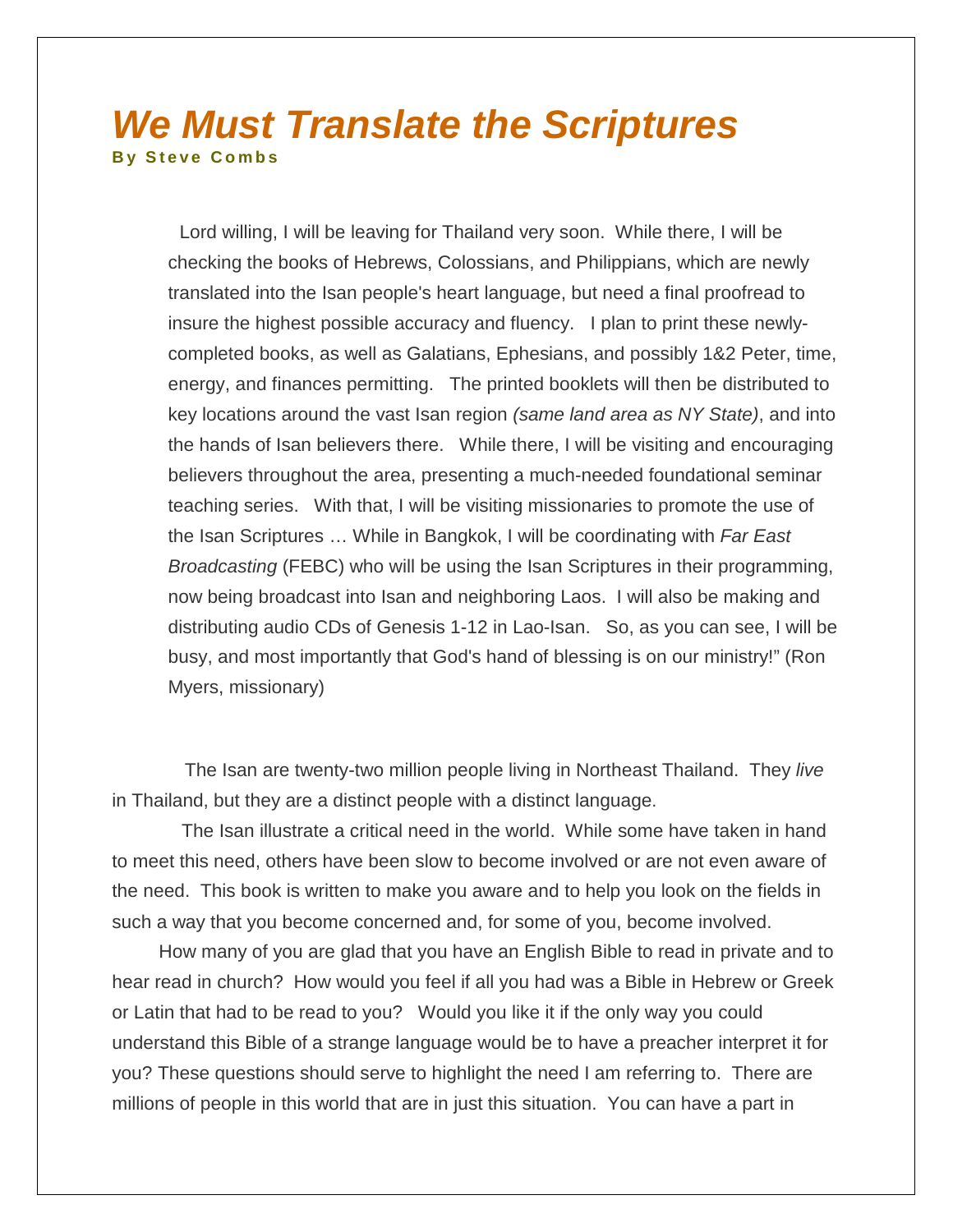helping meet this need.

The need I am referring to is the work of "Bible translating."

Of course, I'm not referring to translating the Bible into yet another English version. I believe that we have no greater English Bible than the Authorized or King James Bible. I believe the KJB to be the preserved word of God for the English speaking world. Moreover, in my opinion, the expense that has gone into translating the plethora of modern English Bible versions has been a colossal waste of money and a massive misdirection of God provided resources. The money that has gone into English Bible translating and the money that individual Christians have forked over to the book stores and publishers to purchase the new versions would have been well used if it had gone toward the expense of translating and providing the Bible to the many Bible-less peoples and tribes across the globe.

Yes, there are millions who do not have even one word of the Bible in their own language. Such was the case of the Isan people until missionary Ron Myers began to translate the Bible for them into Isan - twenty centuries, twenty million people and not one word of the Bible. Thank God, it is now, finally, being done.

The story of the Isan could be repeated thousands of times about thousands of people groups and tribes. Think of the 402,600 Drukpa of Bhutan and the 16 million Zhuang of China and the 300,000 Bella of Burkina Faso and the....well, you begin to get the picture. These Bible-less people must be reached with the gospel and they must have the word of God in their own language. This is desperately needed and, I believe, demanded by the Scriptures.

It is true that many have taken up the challenge to translate the scriptures into foreign languages. The most well-known of these is Wycliffe Bible Translators, but there are others. There is Pioneer Bible Translators, a Church of Christ organization. Then there is the Lutheran Bible Translators. Others are Evangel Bible Translators, New Tribes, the United Bible Societies (UBS), the Roman Catholic Church, and the International Mission Board of the Southern Baptist Convention. Without exception these encourage the use of the UBS corrupted Greek text for New Testament translation. Wycliffe and UBS have a history of compromise with the Roman Catholic Church. Many of the translations produced are equivalent to "Good News for Modern Man" or the NIV.

Although this article will benefit believers in general, it is directed mainly toward